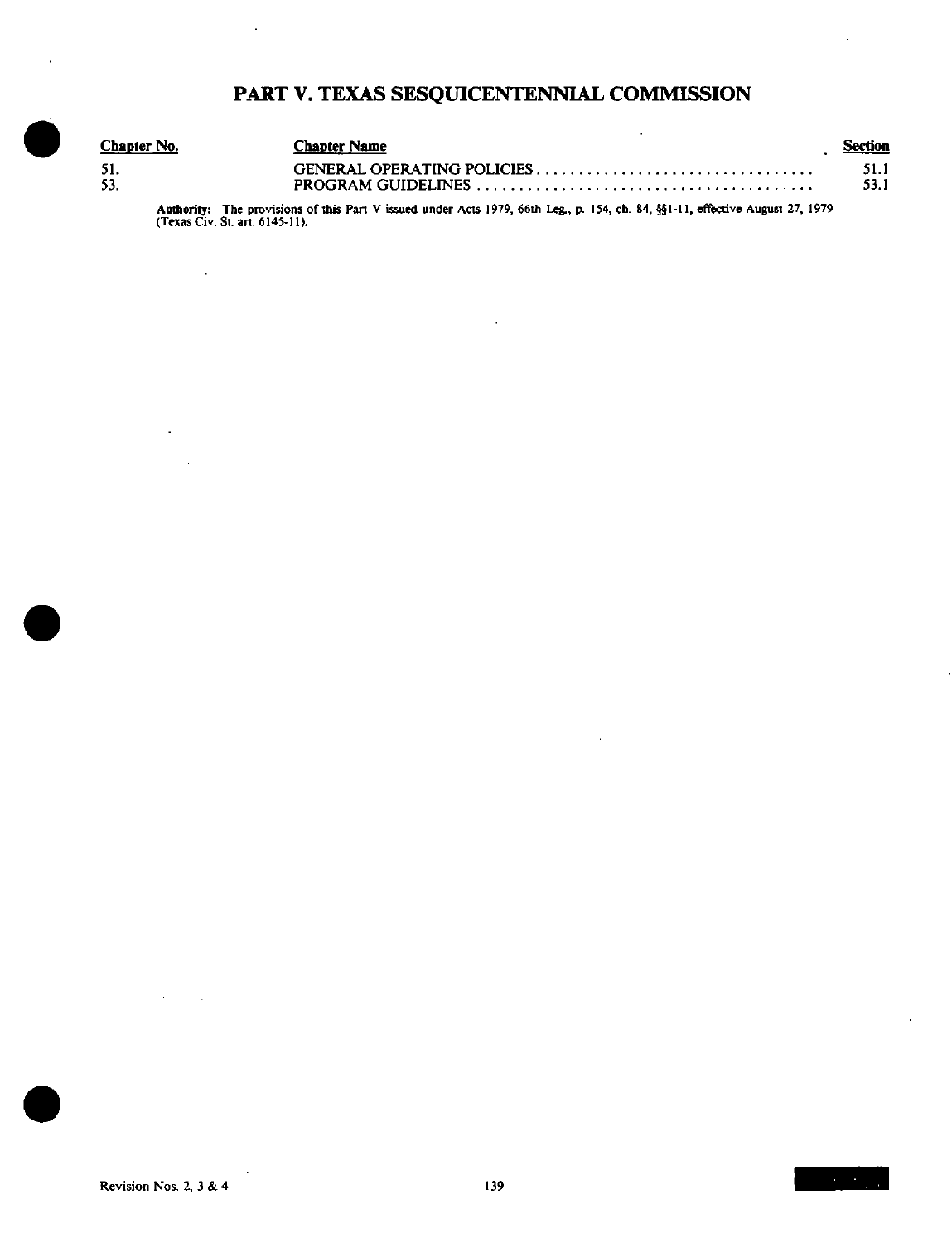$\ddot{\phantom{1}}$ 

4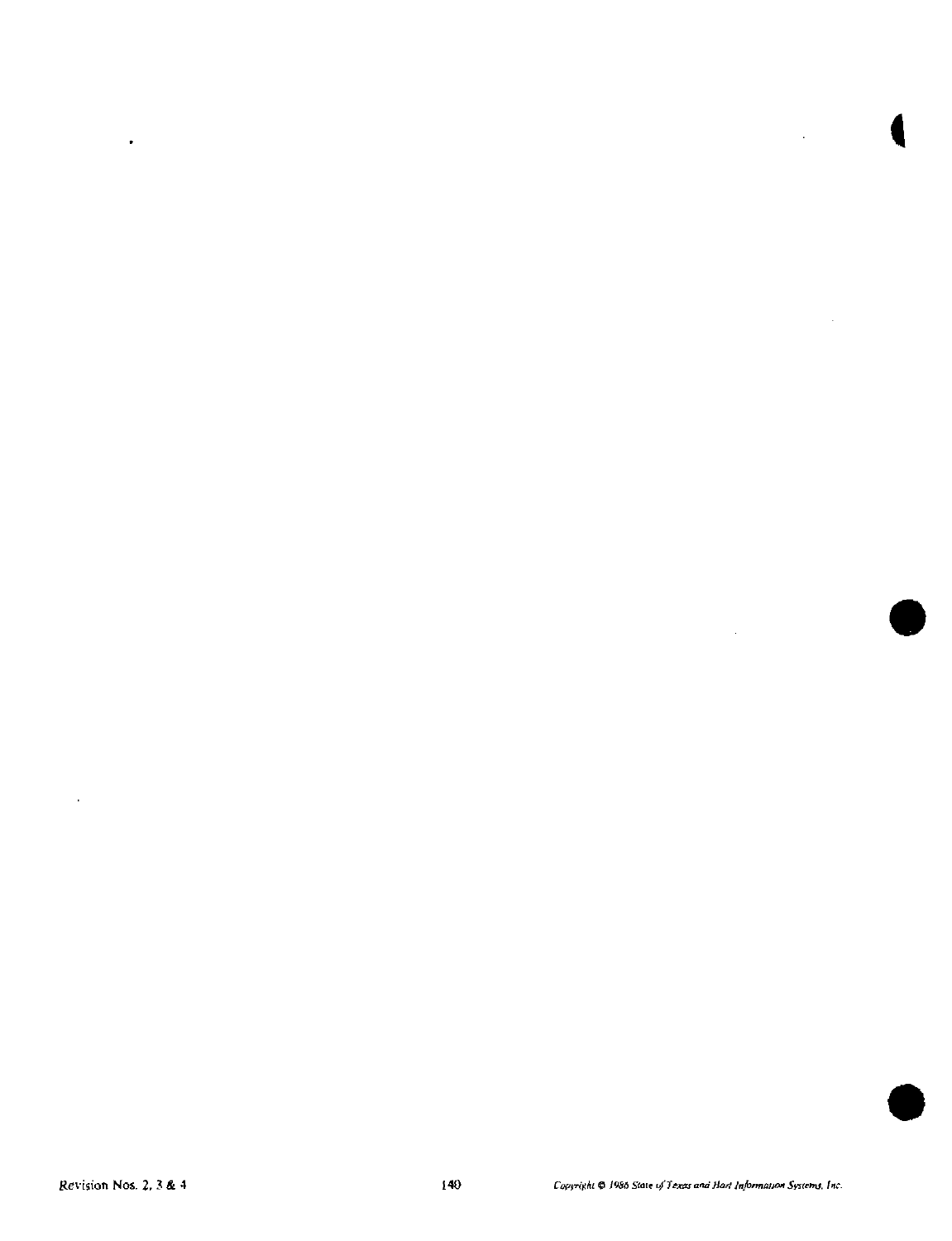# CHAPTER 51. GENERAL OPERATING POLICIES

Section No. Section Name

 $\bar{\beta}$ 

| $51.1$ , through $51.7$ . | [RESERVED]                                            |
|---------------------------|-------------------------------------------------------|
| 51.8.                     | Program Guidelines.                                   |
| 51.9.                     | Criteria for Sanctioning Organizations.               |
| 51.10.                    | Commission Policy Determining Use of the Logo.        |
| 51.11.                    | Commemorative Products Program.                       |
| 51.12.                    | Promotional Products Program.                         |
| 51.13.                    | Retail program.                                       |
| 51.14.                    | Corporate/Industrial Accounts.                        |
| 51.15.                    | Private Sector Program.                               |
| 51.16.                    | Lone Star Medallions.                                 |
| 51.17.                    | Sesquicentennial Fund.                                |
| 51.18.                    | Prohibition.                                          |
| 51.19.                    | Corporate Sponsorships for Non-Fortune 500 Companies. |
| 51.20.                    | Corporate Sponsorships for Fortune 500 Companies.     |
|                           |                                                       |

 $\epsilon$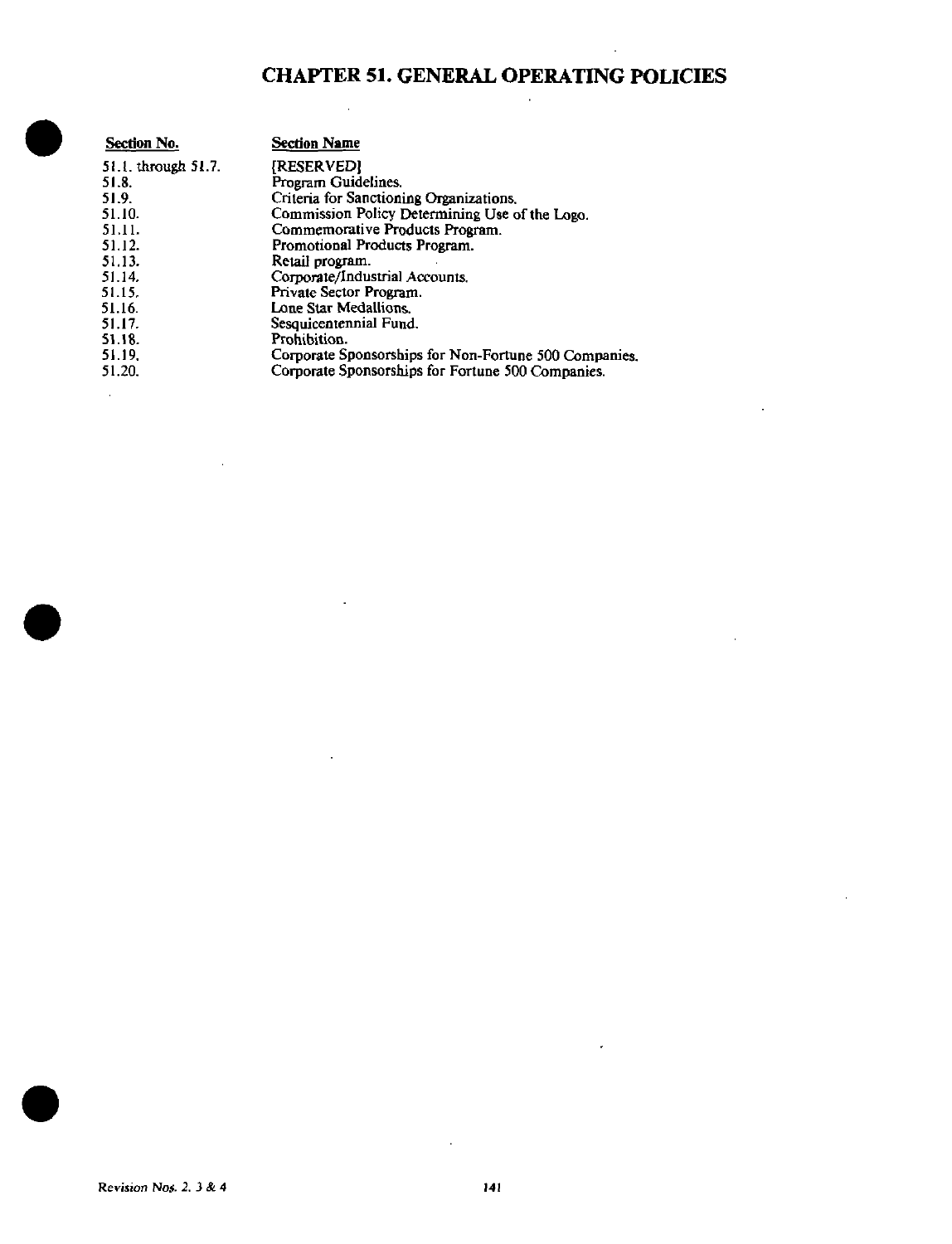$\ddot{\phantom{a}}$ 

 $\hat{\mathcal{A}}$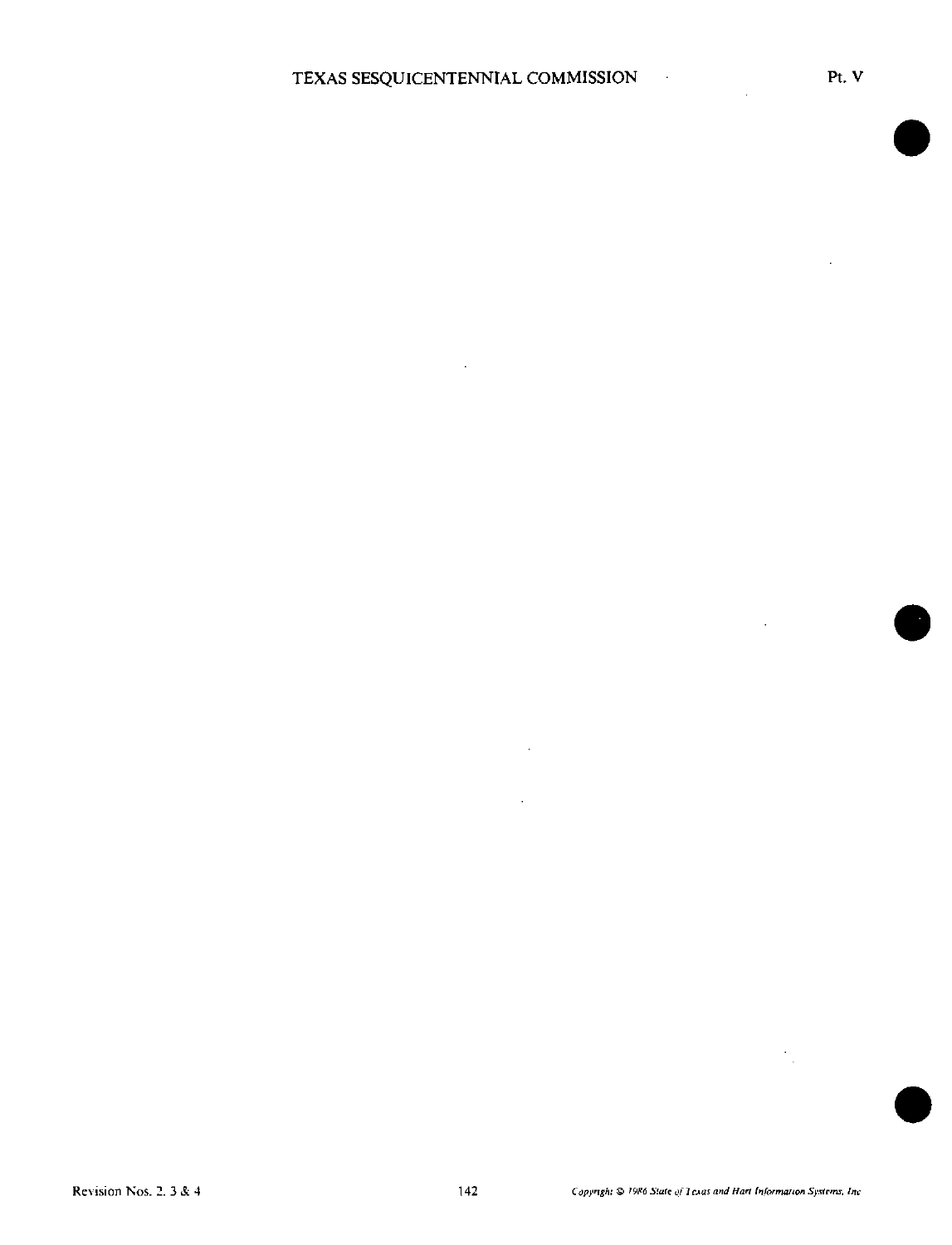# §51.1. through 51.7. [RESERVED]

#### §51.8. Program Guidelines.

- (a) It shall be the policy of the commission that the commission shall provide guidelines for communities, groups and individuals who desire to participate in the 1986 Sesquicentenniai celebration.
- (b) It is the duty of the commission to;
	- (1) provide inspiration, leadership, guidance, and technical assistance for organizing all interested groups;
	- (2) inform and communicate relevant information between all interested parties;
	- (3) evaluate, endorse, and sanction activities, projects, and products;
	- (4) coordinate all related activites in 1986 for maximum awareness, utility, and benefit.
- (c) It is the intent ofthe commission that each officially sanctioned Texas independence community/association direct its own approved program and activities, within the commission's established guidehnes.

Source: The provisions of this §51.8 adopted to be effective December 24, 1985, 10 TexReg 4737.

#### §51.9. Criteria for Sanctioning Organizations.

- (a) Organizations.
	- (1) A Texas independence community is a designation of official state sanctioning and endorsement by the commission. A community becomes officially recognized as a Texas independence community by meeting the following criteria.
		- (A) A local sesquicentenniai coordinating committee {hereafter committee) for the community (or county) is appointed by the mayor and city council (or county judge and commissioner's court), with specific reference to the following criteria.
			- (i) The committee should be a cross-section of the community.
			- (ii) If at all possible, the commitiee should include representatives from city government; civic, cultural, patriotic, and historical societies; educational organizations (public and private schools, colleges, universities); communications media; and business, trade, and professional associations.
		- (B) The committee is recognized by a formal resolution of the city council or county commissioner's court.
		- (C) The local committee prepares a master plan for their community's celebration of the Texas sesquicentenniai, based upon the following general criteria.
			- (i) Projects should be developed that celebrate the community's past, its present, and its future.
			- (ii) Projects should be chosen to insure participation by all segments of the community and a large proportion of its citizenry.
			- (iii) Projects should be chosen that celebrate the uniqueness and diversity of the community, whether ethnic, cultural, social or economic.
			- (iv) One or more projects should result in permanent good for the community as a tangible and lasting reminder of the Texas sesquicentennial of 1986.
		- (D) When a community's master plan is completed, a resolution of adoption of the plan is passed by the city or county government, and the plan is submitted by written application to the commission for evaluation and endorsement. Official endorsement enrolls the community as a Texas independence community. Should it become necessary to make substantive alterations in the community's master plan, the commission should be notified.
		- (E) After the initial planning and official endorsement, the responsibitities ofthe commitiee are:
			- (i) to actively develop and implement special community wide Sesquicentenniai projects, celebrations, and activities;
			- (ii) to encourage existing local groups and organizations to develop their own individual sesquicentennial projects, and to offer assistance and advice in the implementation of these plans;
			- (iii) to help coordinate the programs and activities of participating groups and agencies;
			- $(iv)$  to serve as the official point of contact between local organizations and groups and the commission;
			- (v) to officially participate in a regional coordinating of activities with surrounding communities.
	- (2) Texas independence association is a designation of official State sanctioning and endorsement by the commission. A nonprofit organization with statewide membership becomes officially recognized as a Texas independence association by meeting the following criteria.
		- (A) A special Sesquicentenniai planning group should be established within the association. This group is appointed by the chairman or the board of trustees of the organization. The planning group functions to plan the association's involvement in the Texas sesquicentenniai—its programs, celebrations, and projects. The planning group should be a cross section ofthe organization as a whole, with a membership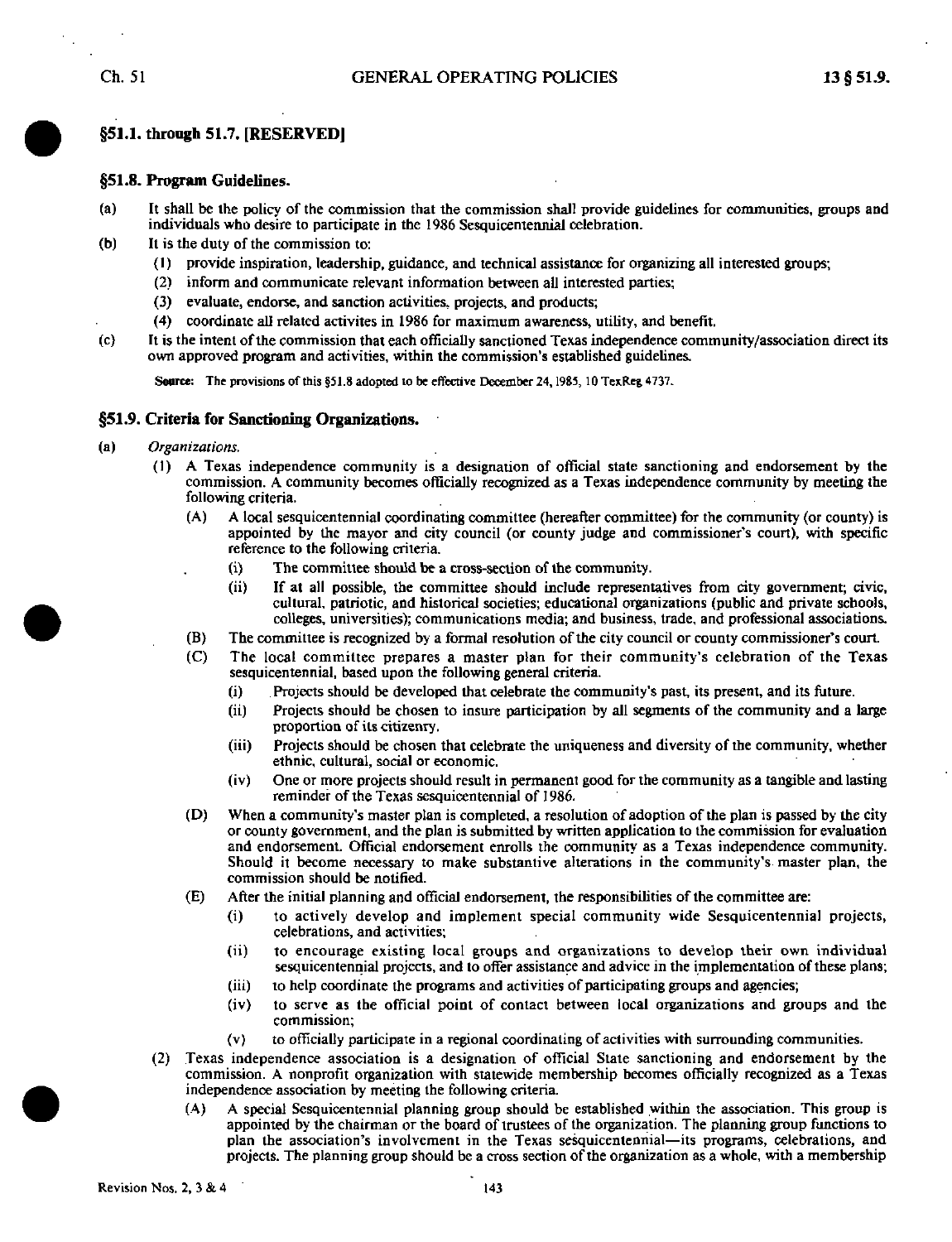balanced in terms of age, sex, and ethnicity. To insure the greatest possible participation in the celebration of the sesquicentenniai, all segments of the association should be drawn into the planning process.

- (B) The sesquicentenniai planning group should prepare a master plan for its organization's celebrations of the Texas Sesquicenntenial, based upon the following general criteria.
	- (i) Projects should be developed that celebrate the association's past, its present, and its fiiture.
	- (ii) Projects should be chosen that promote participation by all segments of the association, and a significant proportion of its membership.
	- (iii) Wherever possible, projects should be linked to the general themes ofthe Texas sesquicentenniai.
- (C) The sesquicentenniai planning group submits its master plan for participation in the Sesquicentenniai to the chairman or board of trustees ofthe parent organization for consideration, amendment, and formal approval.
- (D) The master plan should be submitted by written application lo the commission for evaluation and endorsement. Official endorsement enrolls the association as an official Texas independence association. Should it become necessarv' to make substantive alterations in the association's master plan, the commission should be notified.
- (b) Application for Sanctioning. To request official sanction, a committee or association planning group must submit an application in writing to the commission at P.O. Box 1986. Austin, Texas 78767 on a form prescribed by the commission. The application shall include, but not be limited to information describing all proposed uses of the Texas sesquicentennial logo by the organization. A description of the uses of the logo shall be as specific as possible.
- $(c)$  Changes in master plan. Any subsequent changes that occur in the master plans of committees or sesquicentennial planning groups should be submitted in writing to the commission for review. Each committee or sesquicentennial planning group shall report their knowledge of any misuse ofthe logo to the commission as soon as possible. The same organizations shall report a list to the commission of all project or product applications received from outside sources.
- (d) Duties and rights. After a community or association receives official sanctioning/endorsement from the commission, the committee or sesquicentennial planning group shall have the authority to implement sesquicentennial projects, celebrations and activities of the master plan, and serve as the official point of contact between the community or parent association and the commission. An officially endorsed Texas independence community association may use the logo in a manner prescribed by the commission, and may utilize ihe technical assistance ofthe commission.
- (e) Reports.
	- (1) Each officially sanctioned organization shall submit to the commission an annual progress report regarding the organization's program and activities on a form to be prescribed by the commission.
	- (2) A final evaluation report of program and activities of each official organization shall be filed with the commission in Austin no later than February 1,1987, on a form to be prescribed by the commission.

Source: The provisions of this §51.9 adopted to be effective December 24, 1985. 10 TexReg 4737.

# §51.10. Commission Policy Determining Use of the Logo.

- (a) Development. The logo shall be developed by means of a statewide contest and final selection shall be determined by the commission.
- (b) Ownership of logo rights. All uses, rights (copyright and State of Texas trademark), and benefits of the logo belong to and are strictly reserved by the commission and the State of Texas.
- (c) Logo use.
	- (1) All uses ofthe logo outside ofthe commission must be approved by the commisison. Proof of approval for uses ofthe logo outside ofthe commission organization shall be in writing and signed by both the chairman ofthe commission and executive director of the commission.
	- (2) Application for logo use shall be on a form prescribed by the Commission. All intended uses of the logo shall be listed in the application.
	- (3) Logo use may be approved for projects that further the aims and goals ofthe commission, such as public education and the dissemination of information, and that represent either;
		- (.A) new projects created especially to commemorate the Texas sesquicentenniai; or
		- (B) existing projects substantially revised to commemorate the Texas sesquicentenniai.
	- (4) Upon official sanction and written approval by the commission, the logo may be used by all state or local units of government, all Texas independence community associations, private sector organizations, and other organizations and private individuals as authorized by the commission according to the established criteria.
		- (A) Officially sanctioned communities may use the Texas independence community logo, displaying the community name in conjunction with the state Sesquicentenniai logo on self-developed products, press releases or other events sanctioned by the local community without written approval from the full commission.

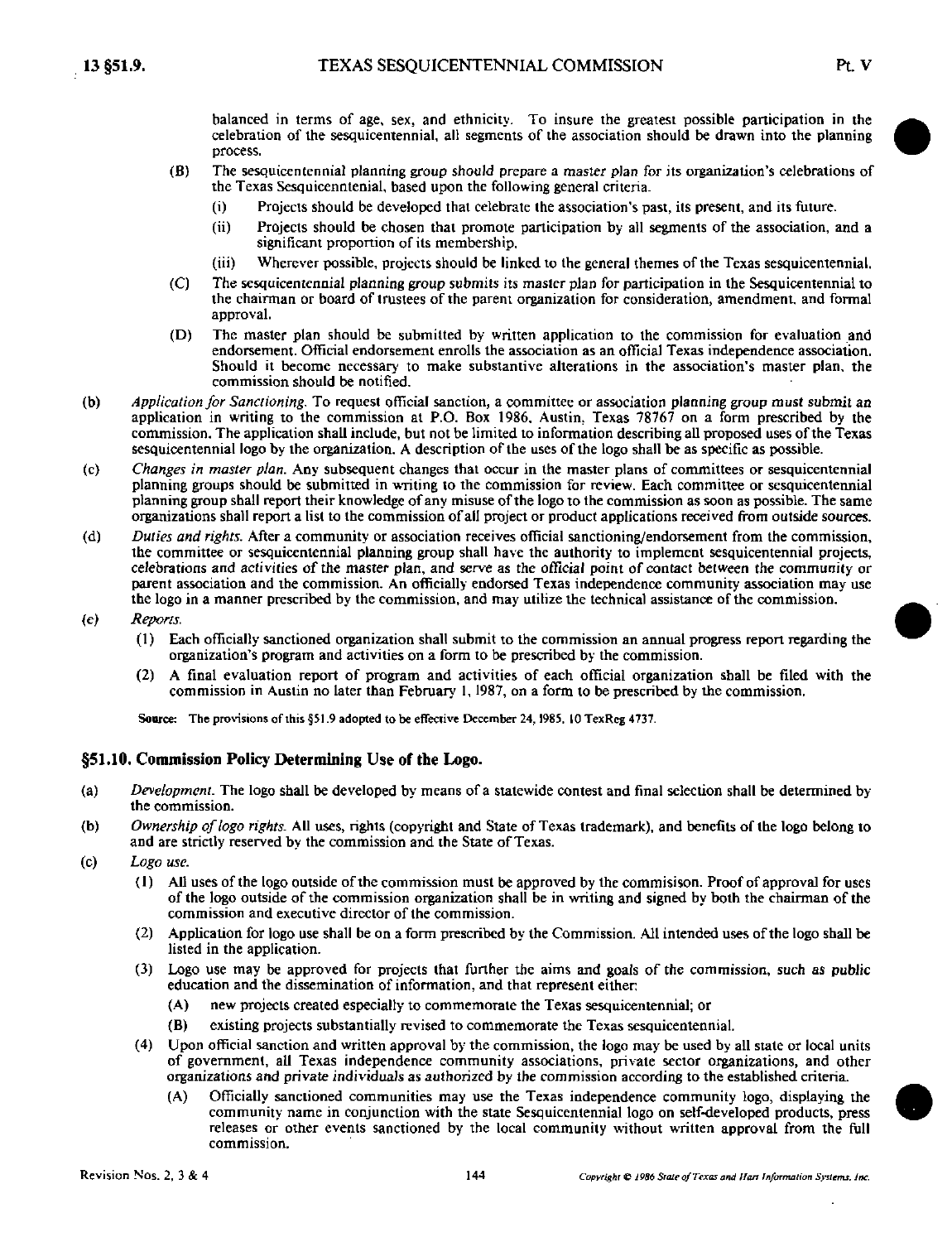- (B) Officially sanctioned Texas Independence Associations may use the Texas independence association logo, displaying the association's name; or only the association's name encircling the state logo in conjunction with self-developed products, press releases, or with any activity sanctioned by the association without written approval from the commission.
- (5) Sanctioned communities, nonprofit associations, state and local government, and private sector organizations may use the Texas logo in connection with any of the following; projects as approved on the organization's application and publicity related to such projects; printed materials for sesquicentenniai; related announcements and publicity; and letterheads.
- $(6)$  Deviation from these uses may not occur unless excepted by the commission in writing. When commission approval for use ofthe logo has been granted lo an organization, the logo may be used until August 31,1987.
- (7) The commission reserves the right to revoke authorization to use the logo at any time for what it considers inappropriate use.

Source: The provisions of this §51.10 adopted to be effective December 24, 1985, 10 TexReg 4737.

### §51.11. Commemorative Products Program.

- (a) The Sesquicentenniai Commemorative Products Program will reflect the highest quality, widest distribution, and greatest benefit possible to the State of Texas and to all official Sesquicentennial organizations.
- (b) A Commemorative product is defined as a product with commemorative value. Official commemorative products shall be the only products displaying the wording, "Official Commemorative of the Texas 1986 Sesquicentenniai.'\*
- (c) An official commemorative product is so designated because it has been sanctioned for manufacture and sale, displaying the official sesquicentennial logo.
- (d) The number of official commemorative product categories may be enlarged. It is the intent of the commission to keep the total number of commemorative categories to a minimum. Official commemorative product categories include:
	- (1) flag;
	- (2) Texas patriot kit;
	- (3) spur;
	- (4) boots;
	- (5) ring;
	- (6) map;
	- (7) bronze object/gold object/silver object;
	- (8) prim;
	- (9) ceramic object;
	- (10) plate;
	- (11) crystal object;
	- (12) pitcher,
	- $(13)$  button (blazer button set);
	- (14) pin;
	- (15) art poster,
	- (16) Republic of Texas currency (reproduction);
	- (17) Republic of Texas artifact (reproduction);
	- (18) texana (an open category for an object or objects of a uniquely Texas nature to be suggested by apphcants.);
	- (19) miscellaneous;
	- (20) Christmas decorations; and
	- (21) toys.

(e) Official commemorative products will be selected by the commission. The commission shall conduct a formal period of solicitation for commemorative product proposals. That formal period will end October 15, 1985.

- (1) All manufacturers and their products will be evaluated and selected on the baisis of a product and marketing proposal submitted to the commission.
- (2) Manufacturers will be selected for each category.
- (3) Manufacturers will have the opportunity to compete lo be official licensees for individual categories of commemorative products.
- (4) A manufacturer has the right to request exclusivity on a product fine. The commission will evaluate the line and may grant exclusivity if they so choose.
- (5) The commission must give approval to each vendor which distributes, represents, manufactures, or sells official commemorative products.
- (6) Each vendor representing an official commemorative product shall be registered with the commission before the vendor may market official commemorative products.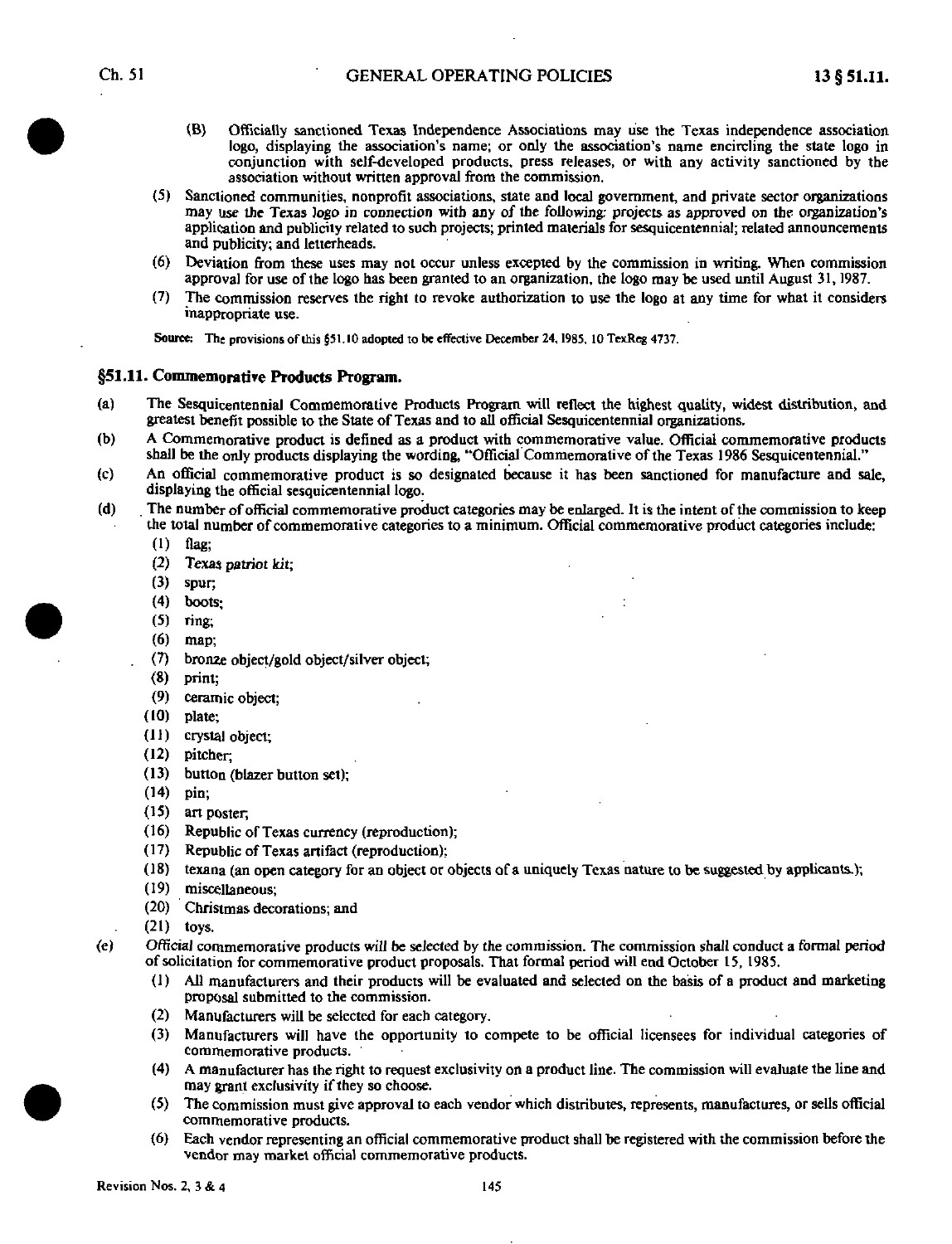- (f) Product and marketing proposals will be evaluated based on the following minimum technical, marketing and financial criteria.
	- (1) Technical criteria.
		- $(A)$  Each product must be demonstrated to have:
			- (i) commemorative value to the Texas sesquicentenniai as determined by the commission;
			- (ii) appropriateness to theme of the Texas sesquicentennial;
			- (iii) evidence of product quality, product safety, and its environmental compatability.
		- (B) Each manufacturer must provide:
			- (i) evidence of a potentially successftil marketing strategy;
			- (ii) evidence of a poientiahy successful production ability;
			- (iii) an original suggested design; and
			- (iv) references.
		- (C) All official commemorative products shall display the Texas sesquicentenniai logo.
	- (2) Marketing and financial criteria.
		- (A) Each official commemorative product shall bear a royalty fee based upon the manufacturer's wholesale price of each product.
			- (i) The royalty fee shall be suggested by the manufacturer al the time of application lo the commission, expressed both as a percentage of the wholesale price per item and as a whole dollar amount per item.
			- (ii) The royalty fee on each item shipped shall be remitted to the commission.
			- (iii) The manufacturer must report to the commission the unit number of products shipped to each retail vendor and royalty due the state net 30 days following the end of the month in which the shipment was made.
		- (B) All manufacturers and vendors may sell commemorative products through or in cooperation with oflicially sanctioned Texas independence community/association organizations.
		- (C) Manufacturers or vendors may also market and distribute the products directly through catalogs; mailorder, sales to nonsanctioned areas, and out-of-state sales.
		- (D) Applicants should provide a clear and thorough description of a proposed marketing plan including terms and conditions of sale imposed by the manufacturers, warranties of the product quality, warranties of performance regarding quantities, and distribution and payment arrangements with officially sanctioned selling organizations and the commission.
		- (E) Each apphcant must demonstrate an ability to provide appropriate promotional and collateral material; i.e., advertisements, flyers, catalogues, etc.
		- (F) Official commemorative products may only be sold between Januarv' 1, 1985, and August 31. 1987. Manufacture of products shall terminate March 31, 1987. Final royalty fees and final sales reports are due by September 30, 1987.
- (g) The commission may, at its discretion, revoke its sanction from an official commemorative product manufacturer or vendor which does not act in accordance with commission guidelines and policy.
- (h) Any royalties, salaries, wages, fees, or other monetary benefits may not accrue directly or indirectly to a member of the commission for an official commemorative product sanctioned by the commission,
- (i) Each selected official manufacturer shall, at no cost, provide at least two samples ofthe finished product to the Slate Library and Archives Commission for permanent retention.
- (j) The commission may award a special commemorative product license and sanction the use of the logo on certain limited edition products and/or cottage industry products which do not conflict with, duplicate, or diminish the value of official commemorative products. The technical, marketing, and financial criteria for these special products shall be the same as with official commemorative products.

Source: The provisions of this  $$51.11$  adopted to be effective December 24, 1985, 10 TexReg 4737.

# §51.12. Promotional Products Program.

- (a) The Promotional Products Program is designed to help the local Texas independence communities/associations to earn money through the sale of impulse price point merchandise developed by the commission or by the local committee. Additionally if affirmed by communities, vendors (as defined in the commemorative products section, §51.11 of this title (relating to Commemorative Product Program)) may sell to the general public and retail outlets within committee's individual jurisdiction.
- (b) The committees may sell or appoint retailers to sell promotional products within their jurisdiction.
- (c) Royalty fee on promotional products.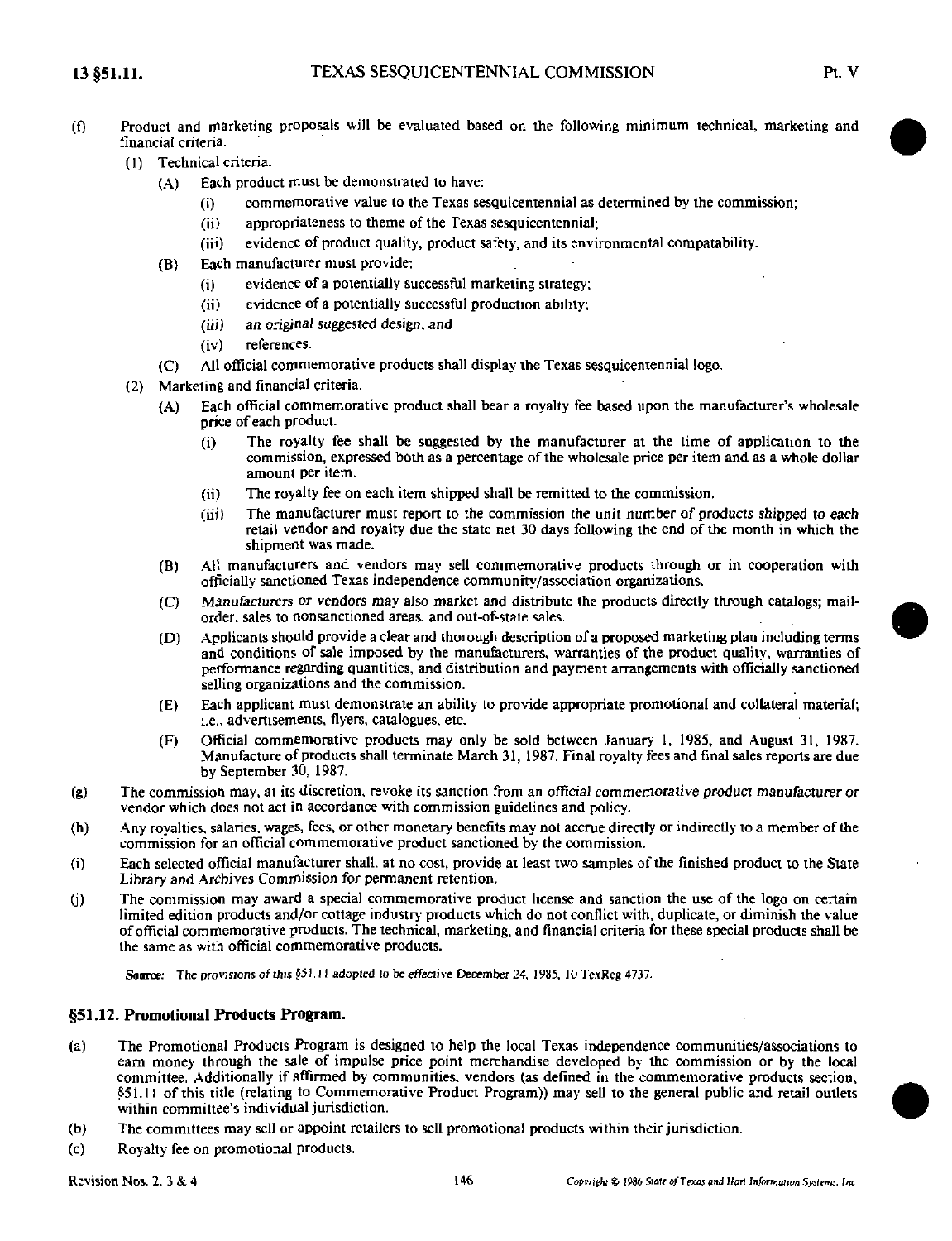- (t) Any sanctioned Texas independence community/association may develop and/or sell promotional products themselves and receive the full mark on profit for each item sold with the Texas/independence community logo on it or if vendors are allowed full sales jurisdiction within the community they shall be required to remit 3.0% royally off the wholesale cost of promotional products sold within their community jurisdiction.
- (2) The Community/Association may designate a store or stores within their area to sell merchandise with a negotiated royalty to be returned to the Committee for their projects.
- (3) The Commission recommends that where counties, communities and associations overlap that the royalties be shared by all parties.
- (4) Promotional products manufacturers will remit a 7% royalty fee, based on the number of units shipped at wholesale cost. The manufacturer is responsible for the royalty due net 30 days following the end of the month in which the shipment is made.
- (d) .^11 marketing of promotional products is done through the sanctioned Texas Independence Community/Association or through retailers that have qualified as a major retailer pursuant to  $\S 51.13$  of this title (relating to Retail Program) of the Commission's Operating Policies and Program Guidelines.
- (e) No committee has the right to infringe into an area not within their jurisdiction as specified in the Master Plan, with the Commission as final arbitor.

Source: The provisions of this §51.12 adopted to be effective December 24, 1985, 10 TexReg 4737; amended to be effective<br>August 8, 1986, 11 TexReg 3398.

## §51.13. Retail program.

- (a) The retail plan is designed to allow major retailers to purchase commemorative and promotional products directiy from the manufacturer.
- (b) A major retailer is defined as a company or corporation with 10 or more stores located in more than one city within the state of Texas or its contiguous states.
- (c) Retailers must agree lo return a standard royalty fee of 5.0% of wholesale cost to the Texas independence community based on number of units of products (both commemorative and promotional products) sold within that community's jurisdiction. The royalty is due net 30 days following the end of the month in which the shipment is made. Where an agreement for distribution of commemorative products has been contracted between the vendor and the retailer prior lo November 1,1985, no 5.0% remittance need be provided to the community/associations. Where there is a question regarding the jurisdiction, the commission will become the final arbiter of where and how the monies will be remitted.
- (d) Retailers not classified as major under the definition in subsection (b) of this section will be able to purchase commemorative products through the tree market system directly from the manufacturer.
- (e) Retailers not classified as major under the definition in subsection (b) of this section will be able to purchase promotional products only from the sanctioned communities.
- $(0)$  Major retailers participating in this program are exempt from purchasing promotional products directly from the local community, however, retailers may purchase products from local committies.
- (g) Major retailers will have complete control of what is purchased and sold within their store. Each retailer will be asked to work with the local communities and carry customized products in addition lo any products utilizing the state's logo.
- (h) Retailers classified as major but not participating in this program will be treated as nonmajor retailers and subject to the same privileges and restrictions.

Source: The provisions of ihis §51.13 adopted 10 be effective December 24,1985, 10 TexReg 4737.

#### §51.14. Corporate/Industrial Accounts.

- (a) Criteria for the selection of manufacturers. After the submission of an application, the commission will evaluate each proposal based on its adherence to the guidelines set forth in this chapter. The applicant's marketing strategy, method of financing, and description of the product will be important criteria in the selection process.
- (b) Product criteria.
	- (1) The product submined can be distributed as a giveaway and self liquidating in nature. Items for sale must be sanctioned products that are currently produced by licensed manufacturers/vendors of the commission. A list of such items and vendors will be available, provided the account is approved. New items not previously sanctioned by the commission may be sold, giveaway, or self liquidating in nature but must be submitted for corporate industrial approval by December 30, 1985. Any product utilizing the Texas Sesquicentenial Commission Logo in conjunction with any other corporate/nonprofit logo will be considered as a corporate/ industrial account.
	- (2) A product currentiy listed as a promotional product of the Texas 1986 Sesquicentenniai may be used for a corporate/industrial account only if approved by the executive committee of the commission. All other promotional products will remain under the guidelines as products to be used by local sanctioned commitiees for the benefit of the local group.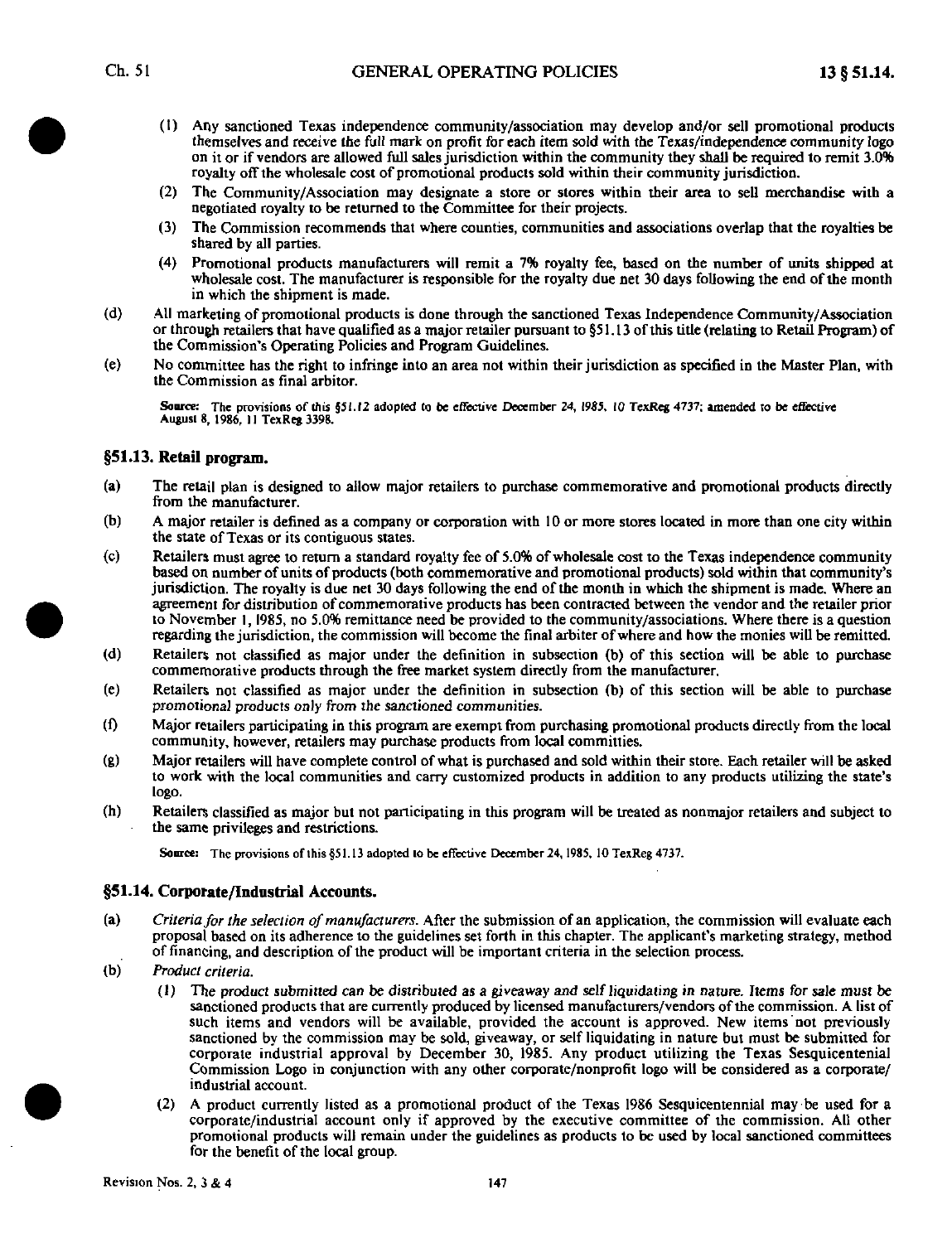- 
- (3) Commemorative products may be used as corporate/industrial products providing they are resubmitted according to the procedure listed in this section. A commemorative product used on the corporate/industrial level may not use the words "Official Commemorative of the Texas 1986 Sesquicentennial Commission."
- (c) Royalty fee. A standard royalty fee of 6.0% of the wholesale cost to the corporate/industrial account will be paid to the commission on products. The remittance of the royalty fee is the responsibility of the manufacturer and is due net 30 days following the end of the month in which the shipment is made.
- (d) Logo use. Any sanctioned organization has the right to authorize the use of the Texas independence community/ association logo on products for corporate/industrial accounts exclusively within their area of jurisdiction as specified in the original master plan for sanctioning.
- (e) Procedure for product sanction.
	- (1) -A written proposal must be submitted to the commission for approval and must include:
		- (A) a description of the product including size, colors, and artwork. A sample of the product should accompany the written proposal;
		- (B) a description of the sesquicentenniai logo placement on the product and a tentative placement of a corporate logo.
		- $(C)$  list of the corporate/industrial accounts to be contacted:
		- (D) a complete list of references, including credit references from banks and other financial institutions and businesses that have dealt with the apphcant in the past on similar projects;
		- (E) warranties and other guarantees of product quality as suggested by the applicant;
		- (F) any other terms or conditions of sale of the product as imposed by the manufacturer or distributors.
		- (2) Commission approval process.
			- (A) The commission reviews the proposal based on the value and desirability of the entire proposal.
			- (B) Upon approval, the commission will provide the vendor with a letter identifying the vendor as authorized to use the sesquicentenniai logo on the product approved.
			- (C) A letter from the corporate/industrial account must be relumed to the commission identifying the type of promotion that the product will be used for, the product to be used, and the pricing per product.
			- (D) The vendor will provide the commission with a finalized sample or artwork identifying the placement for the state logo as well as the corporate logo for the executive committee's final approval of the account.
			- (E) .A letter of agreement with the vendor will be signed on completion ofthe process described in this section enabling the vendor to proceed with the production of the product using the Texas 1986 Sesquicentenniai Logo.
			- (F) A report will be given to the executive committee on the area lo be impacted and how the product will be used.
- (f) Commission rights. As an agency of the State of Texas, the Texas 1986 Sesquicentennial Commission and all its adopied rules and policy are enforced by the state attorney general. The commission may, at its discretion revoke its sanction from an official corporate/industrial product manufacturer or distributor which does not act in accordance with the guidelines and policy described in this chapter. Each applicant should be aware that no royalties, salaries, wages, fees, or other benefits may accrue to any member of the Texas 1986 Sesquicentennial Commission or to any member of the commission staff. The commission or its designee reserves the right to audit records of any entity involved in manufacturing or distributing corporate/industrial products.

Source: The provisions of this §51.14 adopted to be effective December 24, 1985, 10 TexReg 4737.

# §51.15. Private Sector Program.

- (a) Private sector projects are special projects of nonprofit entities which are sanctioned by the Texas 1986 Sesquicentennial Commission to use a special form of the official logo.
- (b) To be sanctioned, private sector projects must meet the following criteria.
	- (1) They musl have substantial educational, informational, or publicity value to the Texas sesquicentenniai.
	- (2) They must have been created especially for the Texas sesquicentennial of 1986 (or substantially revised for it).
	- (3) No private sector project involving a product to be sold directiy to the public may be considered for sanctioning, with the following exceptions:
		- (A) private sector projects involving a limited edition product (500, or less items);
		- (B) private sector projects involving a product to be sold directly through a sanctioned Texas independence community/county or Texas Independence Association, and remitting a substantial royalty fee to those organizations.
- (c) Sanctioned private sector projects must display the special form of the official logo that incorporates the phrase "We Support the Texas Sesquicentenniai."
- (d) The private sector logo may be displayed upon the product (if any), and upon promotional materials directiy associated with the project. It may not be used on company stationery or in general advertising not directly related to the Project as approved by the Texas Sesquicentenniai Commission.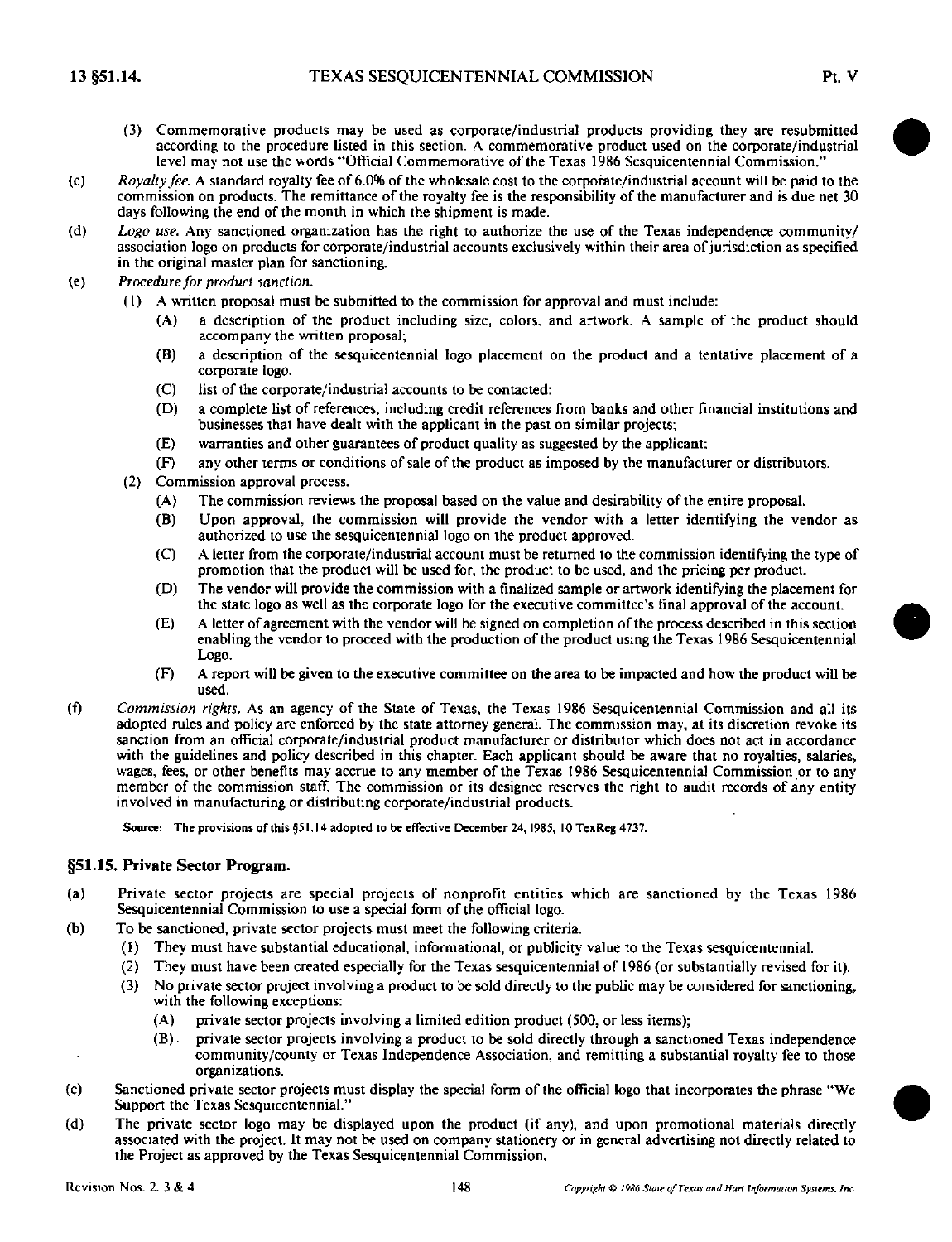- (e) Proposals for approval as private sector projects must be submitted on the form provided by the commission, and musl include the following information:
	- (1) a summary of the proposed project;
	- (2) a substantiation that the project has informational, educational or publicity value to the Texas sesquicentenniai;
	- (3) a detailed description of all proposed uses of the sesquicentennial logo in association with the project;
	- (4) if the proposed project involved any product, a statement of how the product qualifies for consideration under subsection (b)(3) of this section;
	- (5) a marketing plan, if appropriate.
- (0 Proposal for approval as private sector projects which involve products for consideration that are books, must be reviewed by the sesquicentenniai book commiitee.
- (g) Any approved private sector project which involves a product of some kind must provide the Texas Sesquicentenniai Commission with two samples of the product for placement in the Texas State Archives.

Source: The provisions of this §51.15 adopted to be effective December 24, J985, 10 TexReg 4737.

## §51.16. Lone Star Medallions.

- (a) The Texas 1986 Sesquicentenniai Commission shall designate a one ounce silver lone star medallion and one, onehalf, one-fourth, and one-tenth ounce gold lone star medallions as official commemorative medallions of the sesquicentenniai.
- (b) The commission shall contract for the production, marketing, and distribution of the medallions.
- (c) The commission shall deposit the proceeds from the sale of medallions to the credit of the Sesquicentennial Fund.

Source: The provisions of this §51.16 adopted to be effective December 24, 1985, 10 TexReg 4737.

## §51.17. Sesquicentenniai Fund.

- (a) Amounts received from the following sources shall be deposited in a special fiind in the state treasury to be known as the sesquicentennial fund:
	- (1) licensing fees and royalties;
	- (2) proceeds from the sale of medallions designated by the Texas 1986 Sesquicentenniai Commission as lone stars under Texas Civil Statutes Article 6145-14a.
- (b) The comptroller of public accounts shall collect proceeds from royalties due under licenses granted by the Texas 1986 Sesquicentennial Commission via the state treasury concentration deposit system.
- (c) Not less than  $\frac{1}{2}$  the money in the fund allocated to the Texas 1986 Sesquicentennial Commission shall be distributed to local official sesquicentenniai committees sanctioned by the commission according to procedures adopted by the commission.
- (d) Money in the fund allocated to the Texas 1986 Sesquicentenniai Commission that is not distributed to local official sesquicentenniai commitiees or used to reimburse the comptroller of public accounts for audit services shall be used to advertise and promote the sesquicentenniai both in and out of state through interagency contracts with the Texas Tourist Development Agency.
- (e) The Texas 1986 Sesquicentenniai Commission may audit any official sesquicentenniai licensee or product manufacturer. The comptroller of public accounts shall perform audits based on random selection and al the request of the commission. The comptroller of public accounts shall be reimhursed for services provided under this section from the sesquicentennial fund as provided for that purpose by SB 1...,  $\ldots \ldots \ldots$  lature, 1985.

Source: The provisions of this §51.17 adopted to be effective December 24, 1985, 10 TexReg 4737.

#### §51.18. Prohibition.

- (a) An individual, company, association, or corporation that is not sanctioned or licensed by the commission may not use the official sesquicentenniai logo in whole or in part, nor represent itself as a sponsor of the sesquicentenniai, nor market a product as a commemorative or promotional product of the sesquicentennial.
- (b) No sanctioned individual, private organization, local sesquicentenniai committee or governmental body may grant or license any sesquicentenniai sponsorship or use the official slate sesquicentenniai logo in whole or in part without the express approval of the Texas 1986 Sesquicentennial Commission.
- (c) The attorney general on behalf of the commission, or a private lawyer approved by the attorney general, is authorized to institute civil action against any violation of Texas Civil Statutes Art. 6145-11; and in addition to securing an injunction to prevent further violations may also recover actual damages for any violation and at the discretion of the court may recover statutory damages up to \$5,000 per violation and attorney fees are obtainable.

Source: The provisions of this §51.18 adopted to be effective December 24, 1985, 10 TexReg 4737.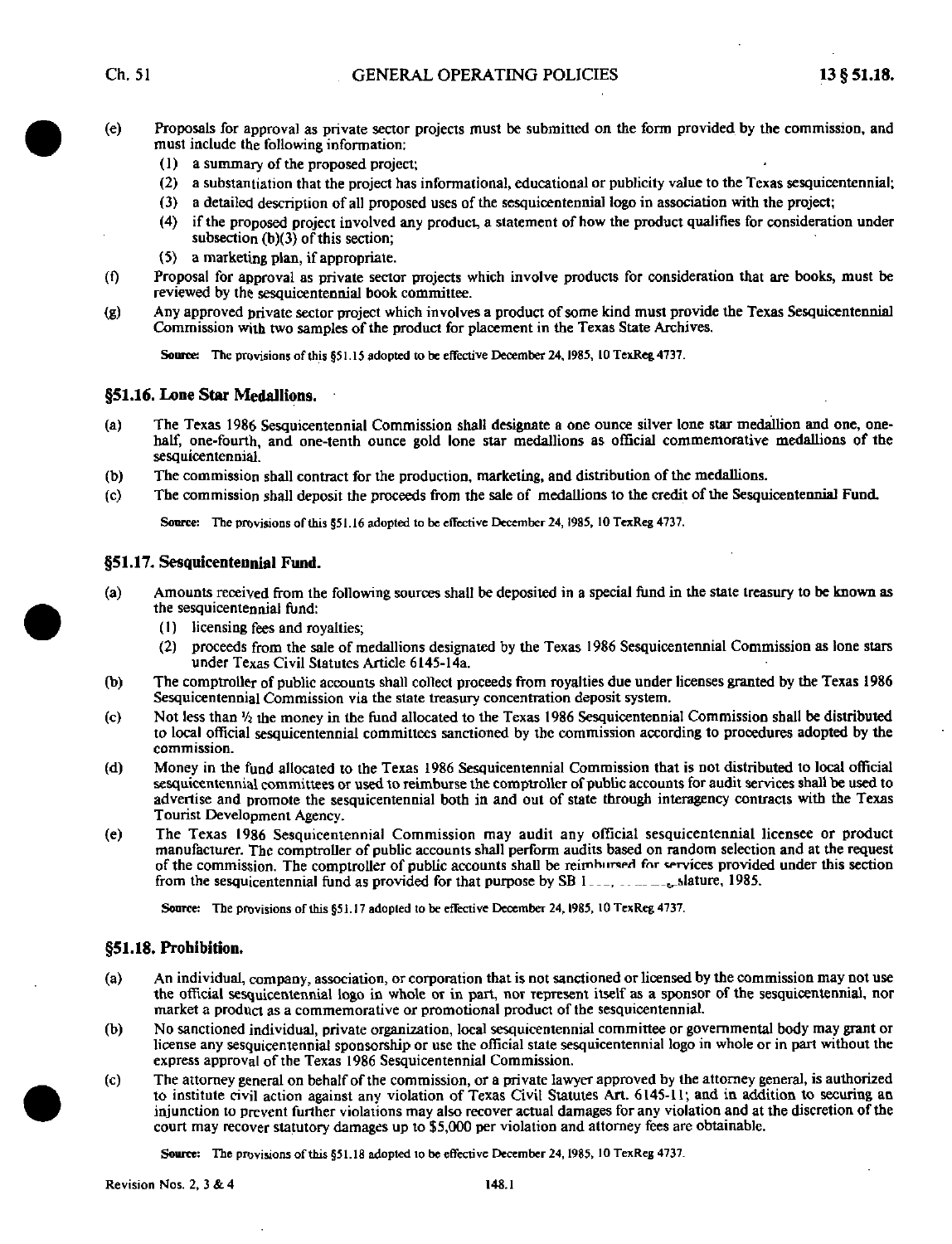# §51.19. Corporate Sponsorships for Non-Fortune 500 Companies.

- (a) Sponsorships into the 1986 Sesquicentenniai will be accepted by the Texas 1986 Sesquicentenniai Commission (commission) from all corporations.
- (b) Companies and their parent companies not listed in the Fortune 500, 1985 Edition are requested to contribute \$3,500 for complete corporate sponsorship.
- (c) Also, the subsidiaries of large corporations will be asked to pay a separate sponsorship fee regardless of their parent company's contribution. For example. PEPSICO (Pepsi-Cola) would be requested to coniribute \$10,000. and its subsidiaries, i.e.. Frito-Lay or Taco Bell, would be requested to coniribute additional monies,
- (d) Corporate sponsorship does not give any exclusive license or title. Sponsorship of the 1986 sesquicentennial allows use of the official logo for promotional purposes. Packaging for products, i.e.. sacks, boxes, placemats, napkins, and labeling directly related to the product, may bear the *Proud Sponsor* logo and the corporate name.
- $(e)$  . A list of vendors will be provided and it is strongly suggested sponsors use the vendors on the provided list to ensure quality control and compliance with all guidelines. Although corporations will be able to use the official logo at their descretion, the commission reserves the right to stop use of the logo by a corporate sponsor if use of the logo is deemed inappropriate. Contributions will provide for the preservation of the spirit of Texas' heritage by funding:
	- (1) Conferences for the statewide sesquicentenrual commitiees to attend for planning their activities in 1986; and
	- (2) monthly newsletters and events reports on the sesquicentenniai.
- (0 Corporations will be provided with:
	- (1) carte blanche usage of the logo on any promotional ads, publications, or packaging having direct relation lo corporations product, i.e., cartons, and labels.
	- (2) press support and recognition;
	- (3) public recognition and appreciation from the commission;
	- (4) publicity touting the corporation or company as an official sponsor ofthe 1986 sesquicentenniai celebration.

Source: The provisions of this \$51.19 adopted to be effective January 30, 1986. 11 TexReg 802.

#### §51.20. Corporate Sponsorships for Fortune 500 Companies.

- (a) Sponsorships into the 1986 Sesquicentenniai will be accepted by the Texas 1986 Sesquicentenniai Commission (commission) from all corporations.
- (b) Companies and their parent companies listed in the Fortune 500, 1985 Edition are requested to contribute \$10,000 for complete corporate sponsorship.
- (c) Also, the subsidiaries of large corporations will be asked to pay a separate sponsorship fee regardless of their parent company's contribution. For example, PEPSICO (Pepsi-Cola) would be requested to contribute \$10,000, and its subsidiaries, *i.e.*, Frito-Lay or Taco Bell, would be requested to contribute additional monies.
- (d) Corporate sponsorship does not give any exclusive license or title. Sponsorship of the 1986 sesquicentennial allows use of the official logo for promotional purposes. Packaging for products, i.e., sacks, boxes, placemats, napkins, and labeling directly related to the product, may bear the Proud Sponsor logo and the corporate name.
- (e) A list of vendors will be provided and it is strongly suggested sponsors use the vendors on the provided list to ensure quality control and compliance with all guidelines. Although corporations will be able to use the official logo at their discretion, the commission reserves the right to stop use of the logo by a corporate sponsor if use of the logo is deemed inappropriate. Contributions will provide for the preservation of the spirit of Texas' heritage by funding:
	- (1) conferences for the statewide sesquicentenniai committees to attend for planning their activities in 1986; and
	- (2) monthly newsletters and events reports on the sesquicentenniai.
- (f) Corporations will be provided with:
	- (1) carte blanche usage of the logo on any promotional ads, publications or packaging having direct relation to corporations product, i.e., cartons and labels;
	- (2) press support and recognition;
	- (3) public recognition and appreciation from the commission; and
	- (4) publicity touting the corporation or company as an official sponsor of the 1986 sesquicentennial celebration.

Source: The provisions of this §51.20 adopted to be effective January 30, 1986, 11 TexReg 802.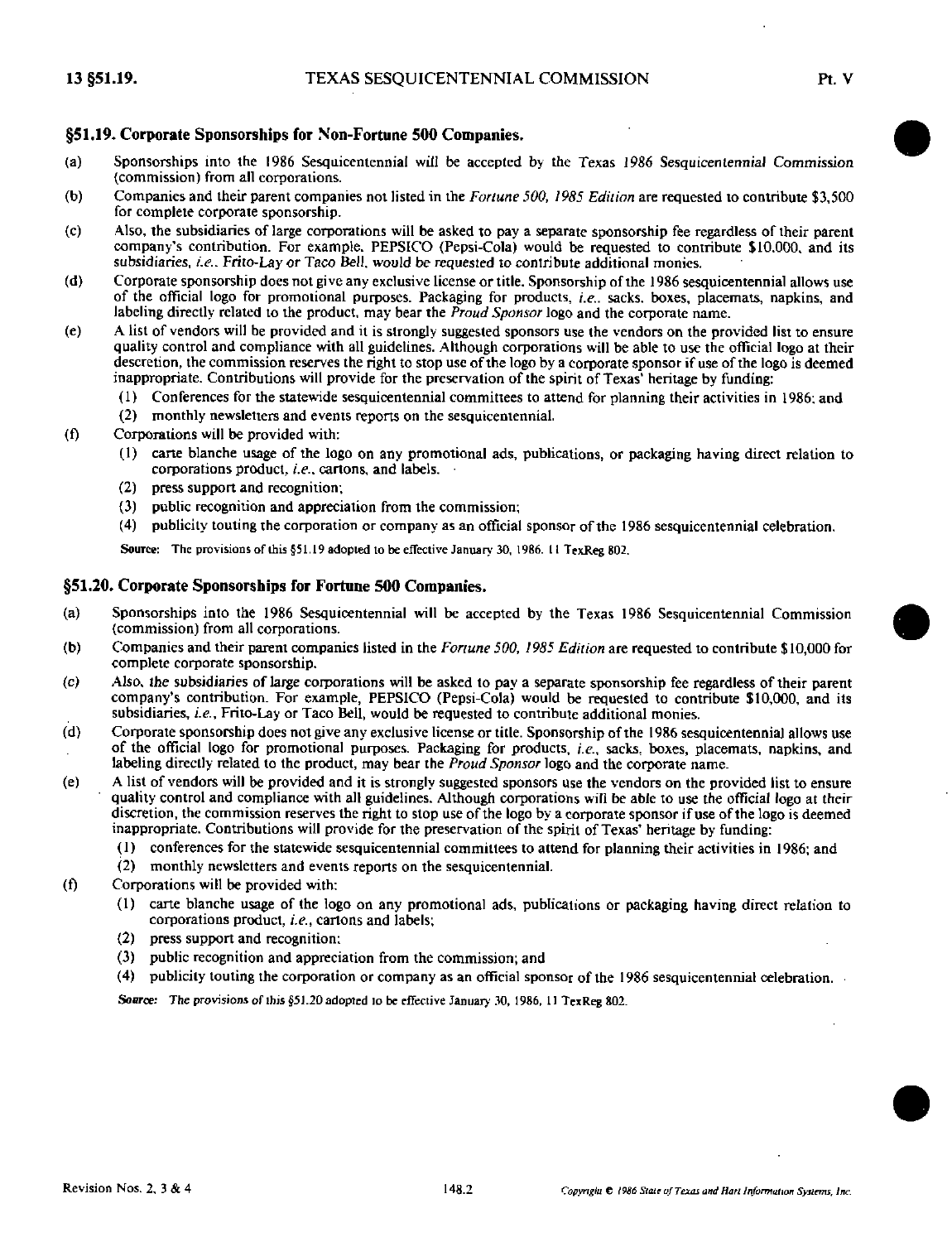# CHAPTER 53. PROGRAM GUIDELINES

Section No. Section Name

53.1. through 53.4. [RESERVED]

Authority: The provisions of this Chapter 53 issued under Acts 1979, 66th Leg., p. 154, ch. 84, effective August 27, 1979 (Texas<br>Civ. St. art. 6145-11, §§7 and 10).